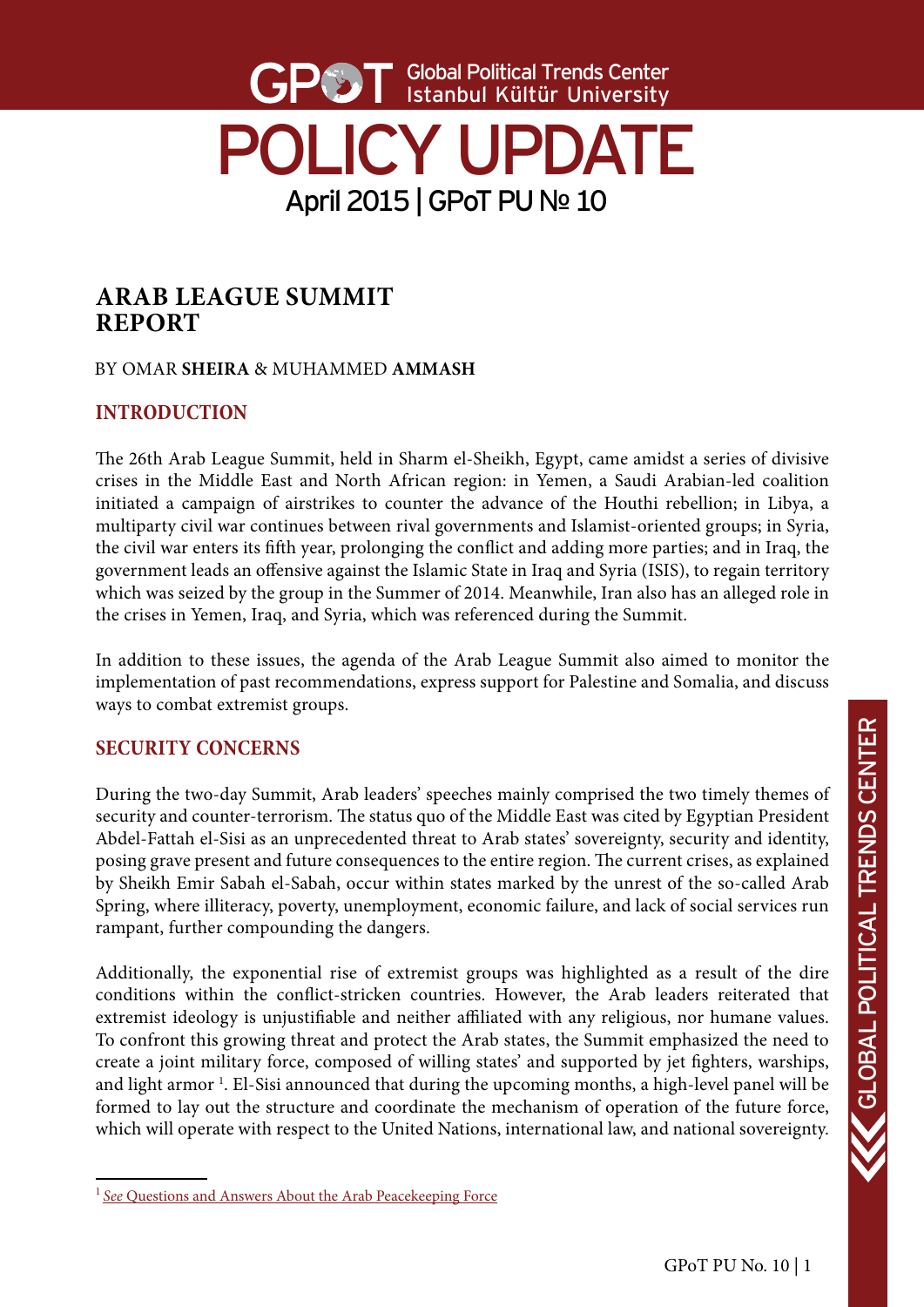#### **SHEIRA & AMMASH | ARAB LEAGUE SUMMIT REPORT**

### **SUMMIT RECOMMENDATIONS**

The Summit recommendations were announced in the Concluding Session by Arab League Secretary General Nabil el-Araby and el-Sisi. They covered a broad range of areas however, specifically targeted regional security affairs.

- 1. Coordinate joint Arab initiatives, despite any differences, to confront the existential threat to nations' sovereignty, security, and identity.
- 2. Strengthen bilateral relations between Arab countries.
- 3. Improve social and economic development, social justice, education, human rights, and women rights, to uplift the quality of life of the Arab citizen.
- 4. Urge the international community to assist in the fight against regional terrorism.
- 5. Strengthen and increase Arab intelligence exchange of information, judicial cooperation, and military coordination between countries, to build a comprehensive regional approach to dealing with terrorism.
- 6. Indiscriminately identify terrorist groups according to their extremist ideology and refuse completely any affiliation they claim with Islam.
- 7. Modernize and clarify the understanding of Islamic rhetoric through Islamic institutions to emphasize forgiveness, mercy, and tolerance, to prevent radicalization from having an impact on the vulnerable populations, especially youth.
- 8. Support values of national citizenship and moderation through educational systems, academic institutions, and the media.
- **9. Yemen:**
	- a. Continue Operation Storm of Resolve until Yemen is united, legitimacy is restored, and Houthi rebellion surrenders.

The crisis in Yemen that was followed by airstrikes by Arab states, topped the main agenda and discussions in the Summit. The Summit showed its support for the ongoing military action in Yemen while also expressing the ultimate need for dialogue and political resolutions.

Yemen's Foreign Minister, Riad Yassin said the Saudi-led airstrikes in his country prevented the rebels from further attacking cities in Yemen or Saudi Arabia, and that they helped stop Iran's weapon supply line. Qatar's Emir Tamim al-Thani called for the respect of Yemen's legitimate regime while calling upon rebel militias to stand down and all groups to search for a ground for a political solution.

UN Secretary General Ban Ki-moon said, "Negotiations—facilitated by my Special Envoy Jamal Benomar and endorsed by the Security Council—remain the only chance to prevent a long, drawn-out conflict. It is my fervent hope that at this Arab League summit, leaders will lay down clear guidelines to peacefully resolve the crisis in Yemen.<sup>2"</sup>

#### **10. Palestine:**

a. Highlight the importance of the Palestinian Question as an important Arab concern.

b. Press for Palestine's international recognition and Palestinians' rights

President Mahmoud Abbas raised his concerns on Palestine's future seeking support from all Arab states in solving the conflict and backing his country's recognition worldwide. As he supported the joint force and the unity to solve the crisis in Yemen, he asked to show the same unity regarding the Palestinian Question.

<sup>2</sup>*See* [UNSG Ban Ki-Moon's statement.](http://www.un.org/apps/news/story.asp?NewsID=50448#.VRushvmUd8E)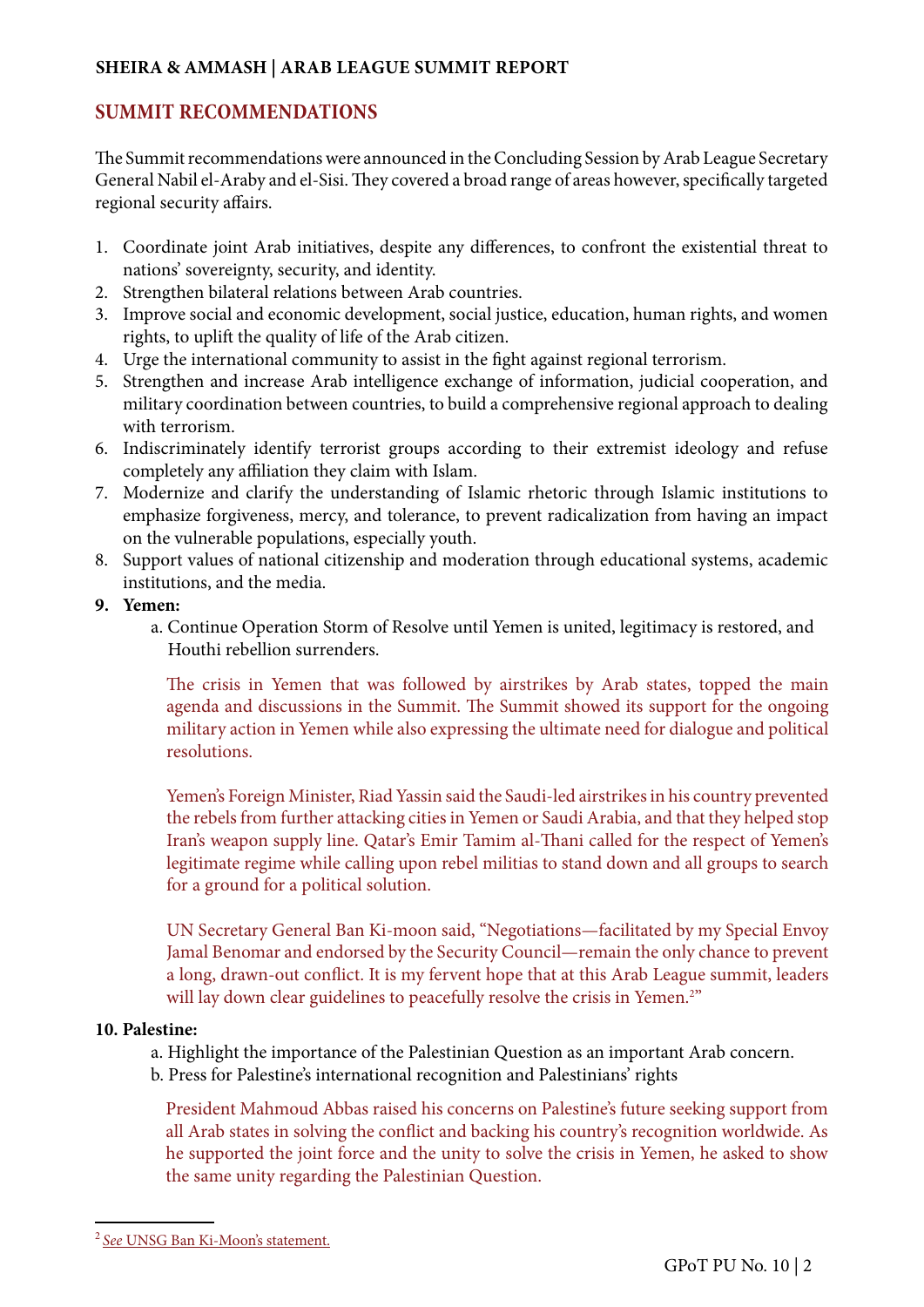At the same time, UN's Chief Ki-moon urged Israel to end the occupation, emphasizing the illegal settlement's impediment to peace. He also called on the Palestinians to overcome their divisions. Russian President Vladimir Putin, on the other hand, pledged support for Palestinian state with capital in East Jerusalem.

Despite Abbas' call for action after outlining the worsening situation in Palestine, the Summit did not consider an immediate solid plan regarding the Palestinian issue, and member states did not go beyond just calling for peace and negotiations.

#### **11. Libya:**

a. Address the transitional phase in Libya, characterized by a weakening of the state by extremist terrorist groups

Libya requested from the Arab nations that the UN arms embargo be lifted in order to prevent the advance of ISIS militants in the country. The war-torn country is divided between the rival governments and Islamist-oriented groups who control the capital Tripoli, along with other towns. While Qatar's Emir al-Thani opposed a military solution in Libya, Aqila Saleh, President of Libya's internationally-recognized parliament, stated that neighboring countries will be the first affected from the spread of ISIS.

Ki-moon put emphasis on Libya's territorial integrity and unity while stressing the importance of encouraging dialogue among the Libyan people. He said that the talks should continue along multiple tracks and facilitated by his Special Representative Bernardino Leon.

#### **12. Iraq:**

a. Assist Iraq in its struggle against extremist groups which threaten its institutions, control of territory, and unity

The main topics that were discussed referring to the situation in Iraq were the rise of extremist groups in the region, such as ISIS, and the existing sectarian conflict which has contributed to a lack of unity. The Summit discussed possible reform and political dialogue to promote reconciliation among the different factions of the country.

#### **13. Syria:**

a. Exert efforts to resolve the crisis in Syria which has resulted in:

- i. the rise of violence and extremism within the country's region
- ii. battles between regional and international actors
- iii. government failure to protect people, territory, and sovereignty

There was no representation from Syria since the Summit suspended the country in 2011. As the war in Syria resulted in the death of hundreds of thousands of people, Ban Kimoon said that he is "ashamed" of the situation and "angry" at the collective failure to end the conflict. On the other hand, al-Thani expressed his opposition to Assad's possible involvement in a political resolution in Syria.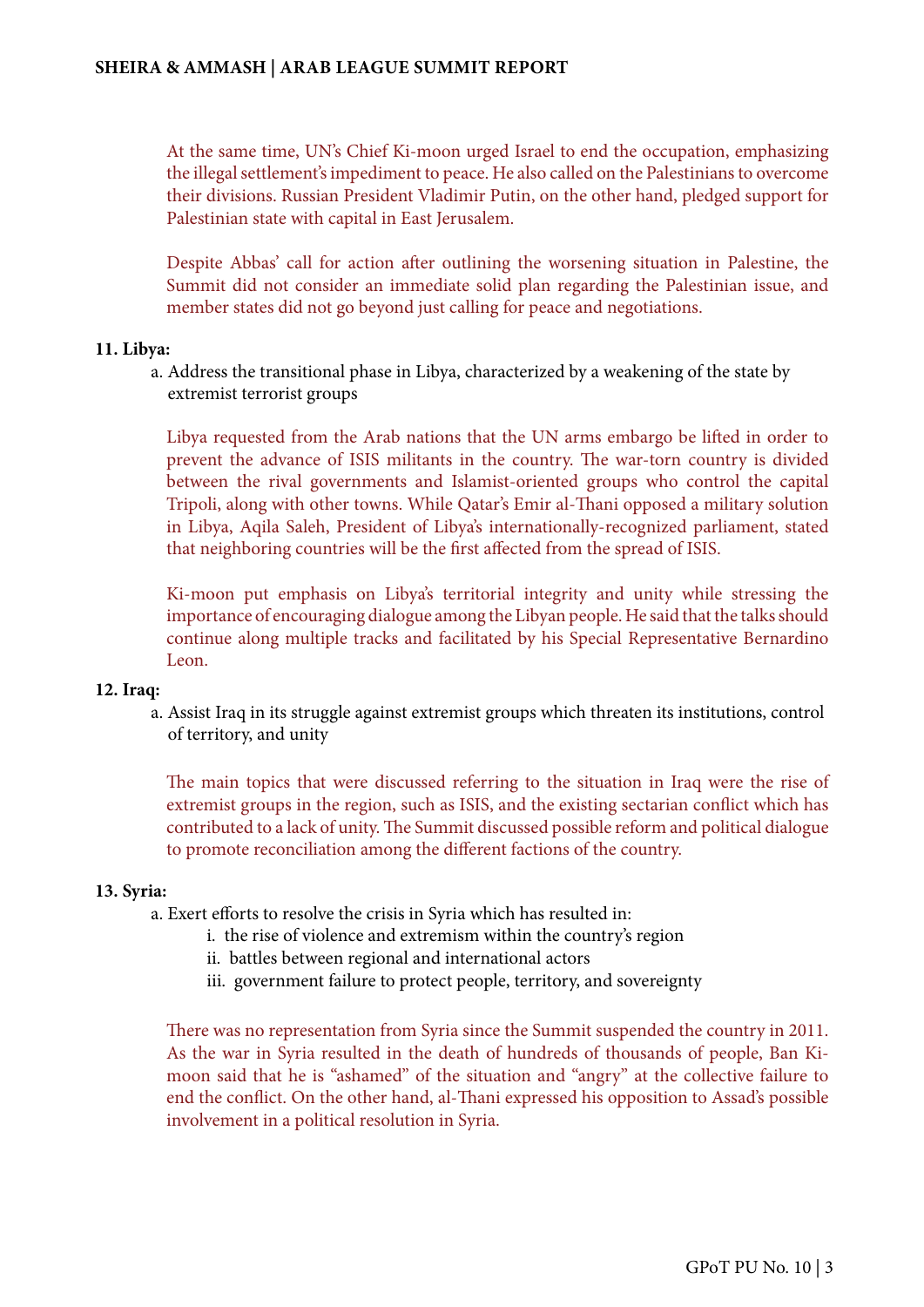#### **SHEIRA & AMMASH | ARAB LEAGUE SUMMIT REPORT**

- 14. Jointly expend all efforts to address these divisive conflicts, whether they are geographical, sectarian, ethnic, religious, or ideological, to protect Arab nations' peoples, territory, unity, independence, and security of borders, within the framework of a modern state.
- 15. Jointly expend all efforts and adopt preventative and defense-related measures to confront the current challenges created by extremist terrorist groups, through a joint Arab military force.

Hosting Egyptian President el-Sisi concluded by declaring the agreement in principle on establishing a joint Arab military force. A high-level panel will be designated the task of coordinating between the willing countries, within the next four months, to lay out the structure and coordinate the mechanism of operation of the future force, which will operate with respect to the United Nations, international law, and national sovereignty.

The upcoming months will address the scope of action and intervention to be conducted by the joint military force along with details on its leadership, logistics, and resources.

16. Ensure that Arab countries, Israel, and Iran join the non-proliferation initiative of nuclear weapons and that the Middle East is free of nuclear weapons and weapons of mass destruction.

This recommendation addressed the region and specifically Iran, since the talks are being held in Lausanne, Switzerland between Iran and the P5+1 to reach an agreement on Tehran's nuclear program.

17. Increase Arab economic integration; expand free trade zone areas; achieve food and water security; improve economic sustainability and utility of resources; and lessen the existing gaps.

### **A LETTER FROM RUSSIAN PRESIDENT VLADIMIR PUTIN**

A letter from President Putin acknowledged the Summit's importance amidst the ongoing economic, security, and political crises and affirmed that Russia stands by Arab states in cooperation and friendship to address the regional security issues peacefully and without external confrontation.

Putin described the crises as serious threats caused by radical groups, which threaten hundreds of thousands of people through acts that are unjustifiable in every sense. He highlighted the need to deal with the pressing issues through a regional initiative; resolve the crises in Yemen and Syria through the use of political dialogue and measures with respect to international law; and establish an independent Palestinian state with East Jerusalem as its capital.